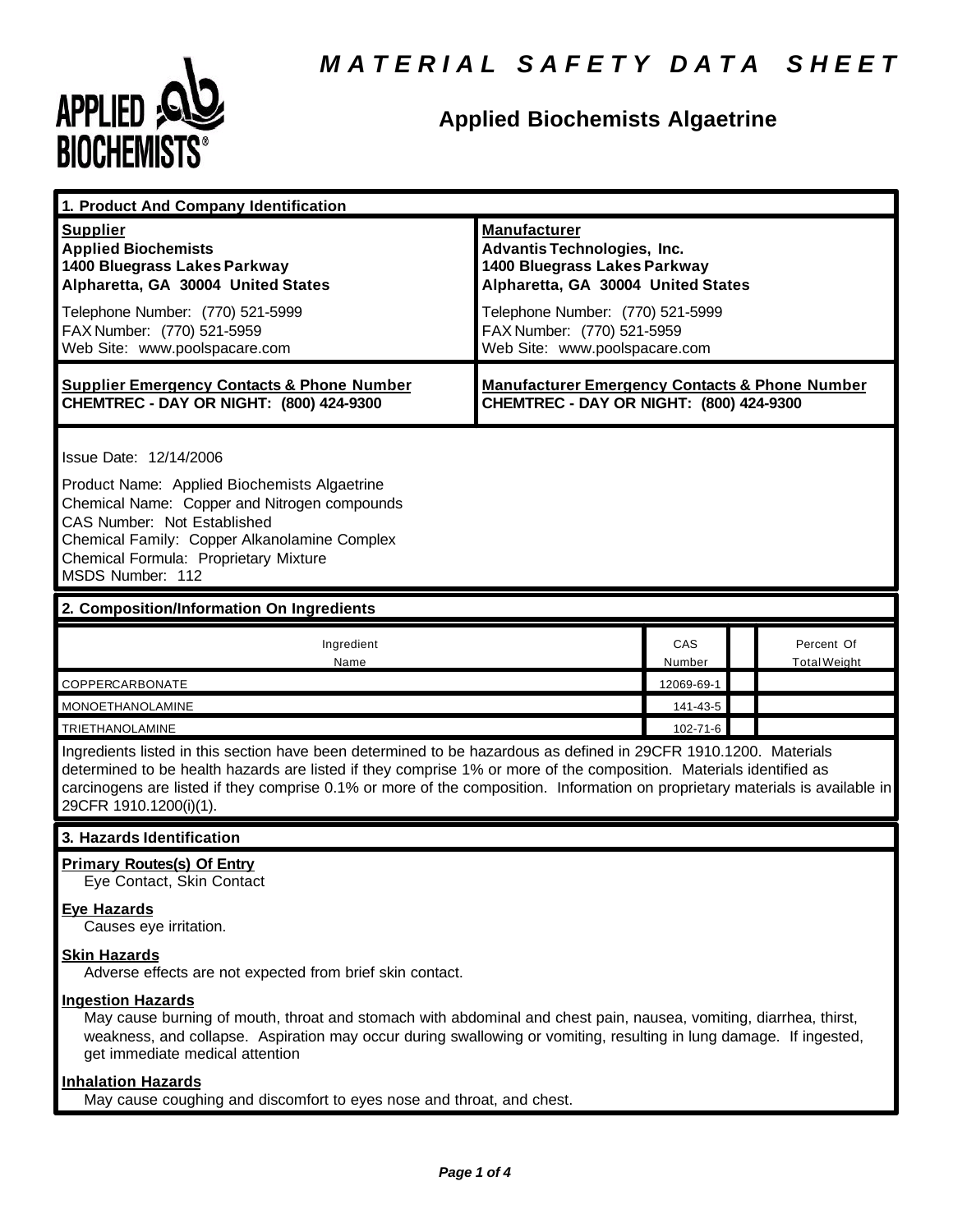# *M A T E R I A L S A F E T Y D A T A S H E E T*

# **Applied Biochemists Algaetrine**

# **3. Hazards Identification - Continued**

#### **Signs And Symptoms**

Contact with skin and eyes may be irritating.

## **First Aid (Pictograms)**



## **4. First Aid Measures**

#### **Eye**

In case of contact, hold eyelids apart and immediately flush eyes with plenty of water for at least 15 minutes. Get medical attention immediately if irritation develops and persists.

#### **Skin**

In case of contact, immediately flush skin with plenty of water for at least 15 minutes. Remove contaminated clothing and shoes. Thoroughly clean shoes before reuse. Wash clothing before reuse.

#### **Ingestion**

Give two glasses of water but do not induce vomiting. This material is corrosive. If vomiting occurs, give fluids again. Get medical attention immediately.

#### **Inhalation**

Do not give an unconscious person anything to drink. Get medical attention immediately. If breathing is difficult, give oxygen. If inhaled, remove to fresh air.

## **Fire Fighting (Pictograms)**



## **5. Fire Fighting Measures**

Flash Point: n/a °F

#### **Extinguishing Media**

Use CO2 (Carbon Dioxide), dry chemical, or foam.

#### **Fire Fighting Instructions**

Avoid breathing vapors, gases and fumes. Firefighters should wear self-contained breathing apparatus and full protective gear. Water can be used to cool and protect exposed material.

## **6. Accidental Release Measures**

Clean up spill immediately.Contain and/or absorb spill with inert material (e.g. sand, vermiculite). Flood with water. Use appropriate containers to avoid environmental contamination.

## **Handling & Storage (Pictograms)**



#### **7. Handling And Storage**

No Data Available...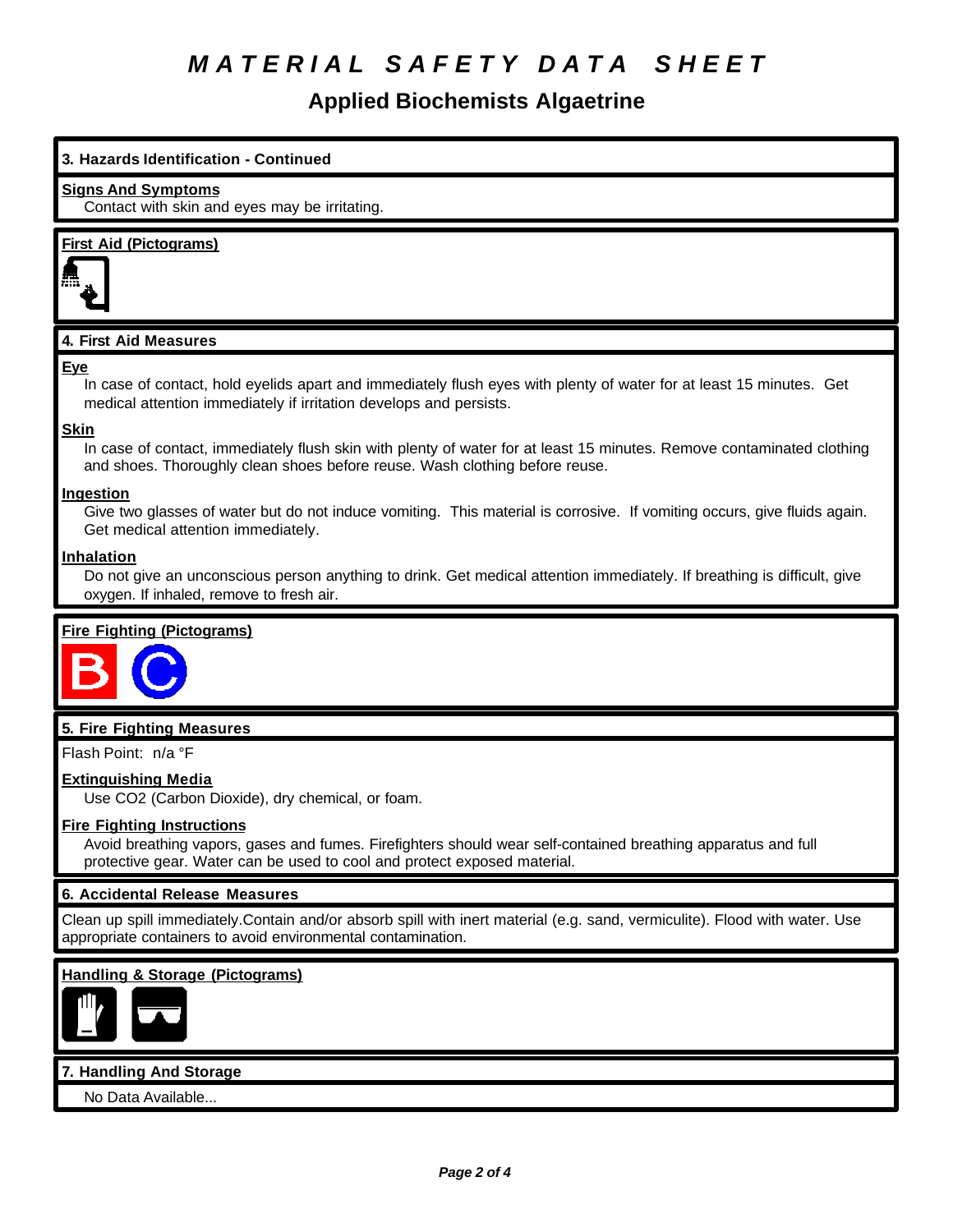# *M A T E R I A L S A F E T Y D A T A S H E E T*

# **Applied Biochemists Algaetrine**

| 7. Handling And Storage - Continued                                                                                                                                                                                                                    |
|--------------------------------------------------------------------------------------------------------------------------------------------------------------------------------------------------------------------------------------------------------|
| <b>Handling And Storage Precautions</b><br>Keep out of reach of children. Use only with adequate ventilation. Wash thoroughly after handling.                                                                                                          |
| <b>Handling Precautions</b><br>Avoid contact with eyes. Avoid contact with skin and clothing. Avoid contact with eyes. Avoid contact with skin<br>and clothing. Avoid contact with strong acids and nitrates                                           |
| <b>Storage Precautions</b><br>Keep out of reach of children.                                                                                                                                                                                           |
| <b>Work/Hygienic Practices</b><br>Wash thoroughly with soap and water after handling. Use safe chemical handling procedures suitable for the<br>hazards presended by this material.                                                                    |
| 8. Exposure Controls/Personal Protection                                                                                                                                                                                                               |
| <b>Engineering Controls</b><br>Local exhaust recommended.                                                                                                                                                                                              |
| <b>Eye/Face Protection</b><br>Safety glasses with side shields or goggles.                                                                                                                                                                             |
| <b>Skin Protection</b><br>Chemical-resistant gloves.                                                                                                                                                                                                   |
| <b>Respiratory Protection</b><br>None normally required.                                                                                                                                                                                               |
| 9. Physical And Chemical Properties                                                                                                                                                                                                                    |
| <b>Appearance</b><br>Blue viscous liquid                                                                                                                                                                                                               |
| <b>Odor</b><br>Slight                                                                                                                                                                                                                                  |
| Chemical Type: Mixture<br>Physical State: Liquid<br>Melting Point: N/A °F<br>Boiling Point: 212 °F<br>Specific Gravity: 1.0-1.2<br>Percent Volitales: NOT DETERMINED<br>Vapor Pressure: NOT DETERMINED<br>Solubility: Complete<br>Evaporation Rate: <1 |
| 10. Stability And Reactivity                                                                                                                                                                                                                           |
| Stability: Stable<br>Hazardous Polymerization: Will not occur                                                                                                                                                                                          |
| <b>Conditions To Avoid (Stability)</b><br>Excessive heat. Thermal decomposition may occur.                                                                                                                                                             |
| <b>Incompatible Materials</b><br><b>Acids and Nitrites</b>                                                                                                                                                                                             |
| <b>Hazardous Decomposition Products</b><br>Oxides of Nitrogen and Carbon and Hydrogen Chloride                                                                                                                                                         |